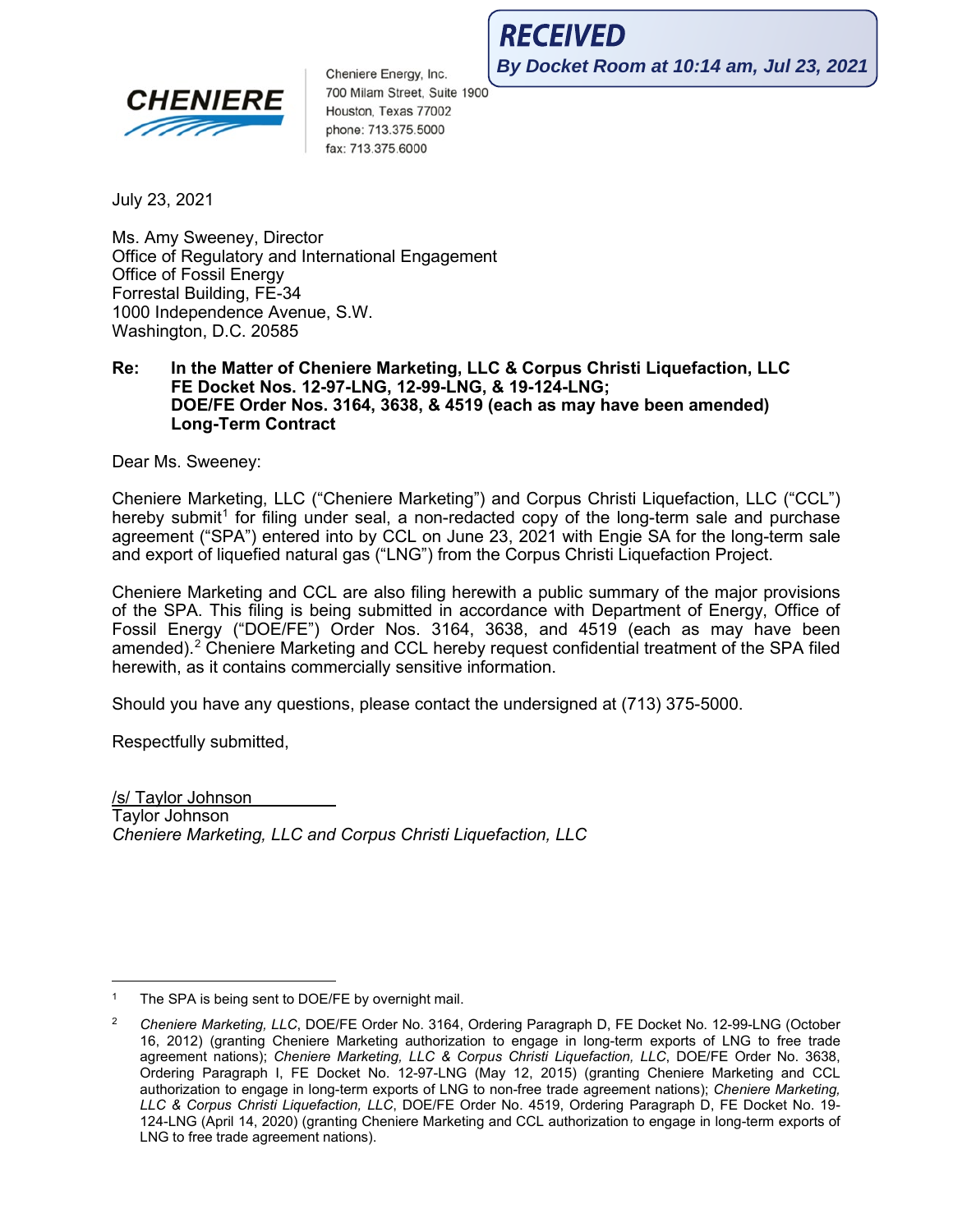**LNG Sale and Purchase Agreement Major Provisions Summary**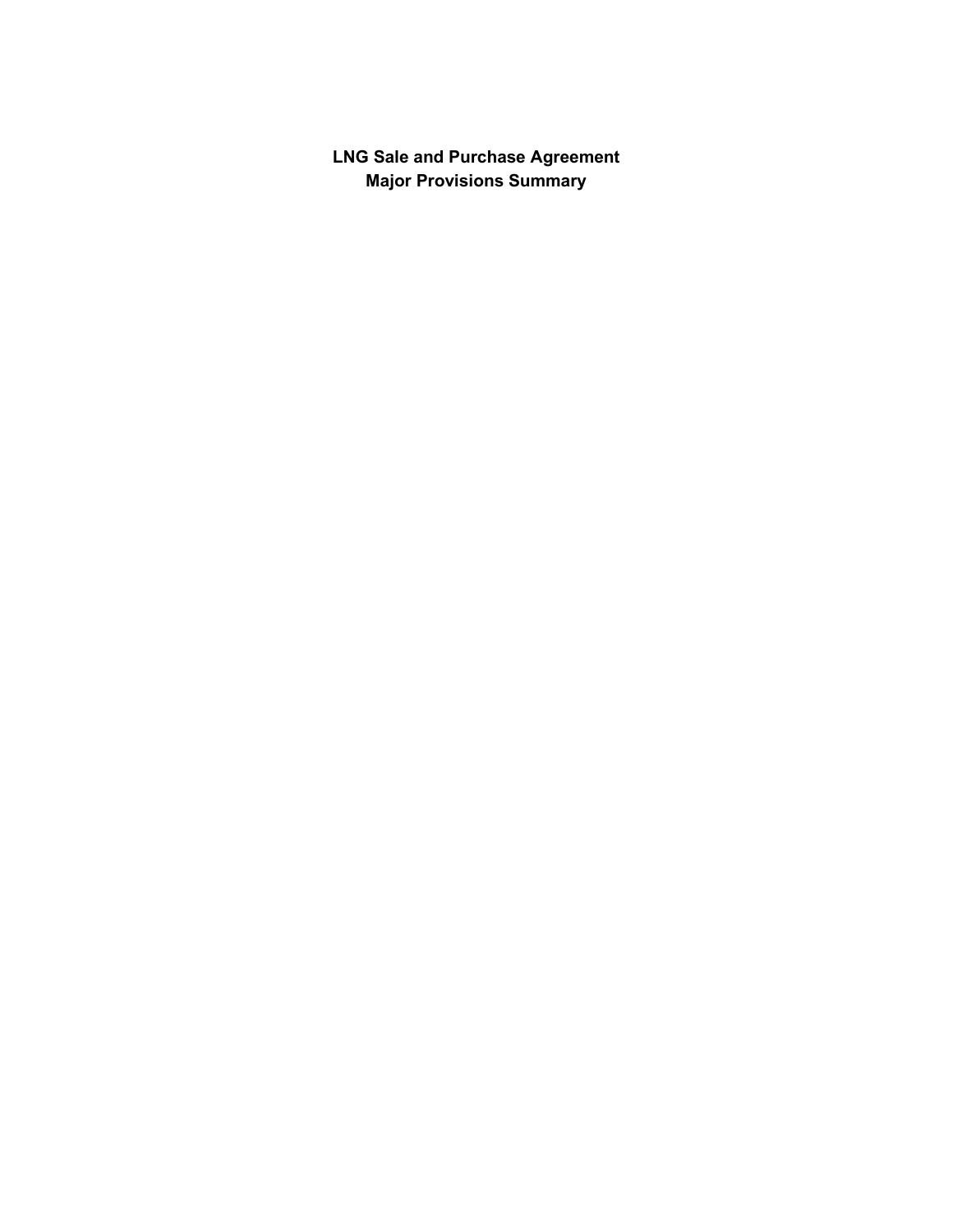## **LNG SALE AND PURCHASE AGREEMENT (FOB), DATED JUNE 23, 2021, BETWEEN CORPUS CHRISTI LIQUEFACTION, LLC AND ENGIE SA**

## **1. DOE Order/FE Docket No(s):**

DOE/FE Order Nos. 3164, 3638, & 4519 (each as may have been amended) FE Docket Nos. 12-97-LNG, 12-99-LNG, & 19-124-LNG

## **2. LNG Liquefaction/Export Facility and Location:**

LNG may be delivered by Seller to Buyer at the Corpus Christi Liquefaction Project (located near Corpus Christi, Texas, in San Patricio and Nueces Counties) or at any number of liquefaction plants, subject to the terms and conditions of the contract.

## **3. Describe affiliation with LNG Liquefaction Export Facility (e.g., owner, capacity holder, etc):**

The contract was entered into by Corpus Christi Liquefaction, LLC, which is the owner of the Corpus Christi Liquefaction Project.

## **4. Exact Legal Name of Parties/Counterparties to Contract:**

Seller: Corpus Christi Liquefaction, LLC Buyer: Engie SA

## **5. a. Contract Type (e.g. Purchase and Sale Agreement; Liquefaction Tolling Agreement, etc.):**

LNG Sale and Purchase Agreement

### **b. Firm or Interruptible Contract:**

Firm

### **6. Date of the Contract:**

June 23, 2021

### **7. Contract Term:**

Pursuant to the terms of the contract, a supply period of approximately 11 years, beginning in 2021.

# **8. Annual Quantity:**

An amount which varies between approximately 20,000,000 and 60,000,000 MMBtus per full calendar year, subject to the terms and conditions of the contract.